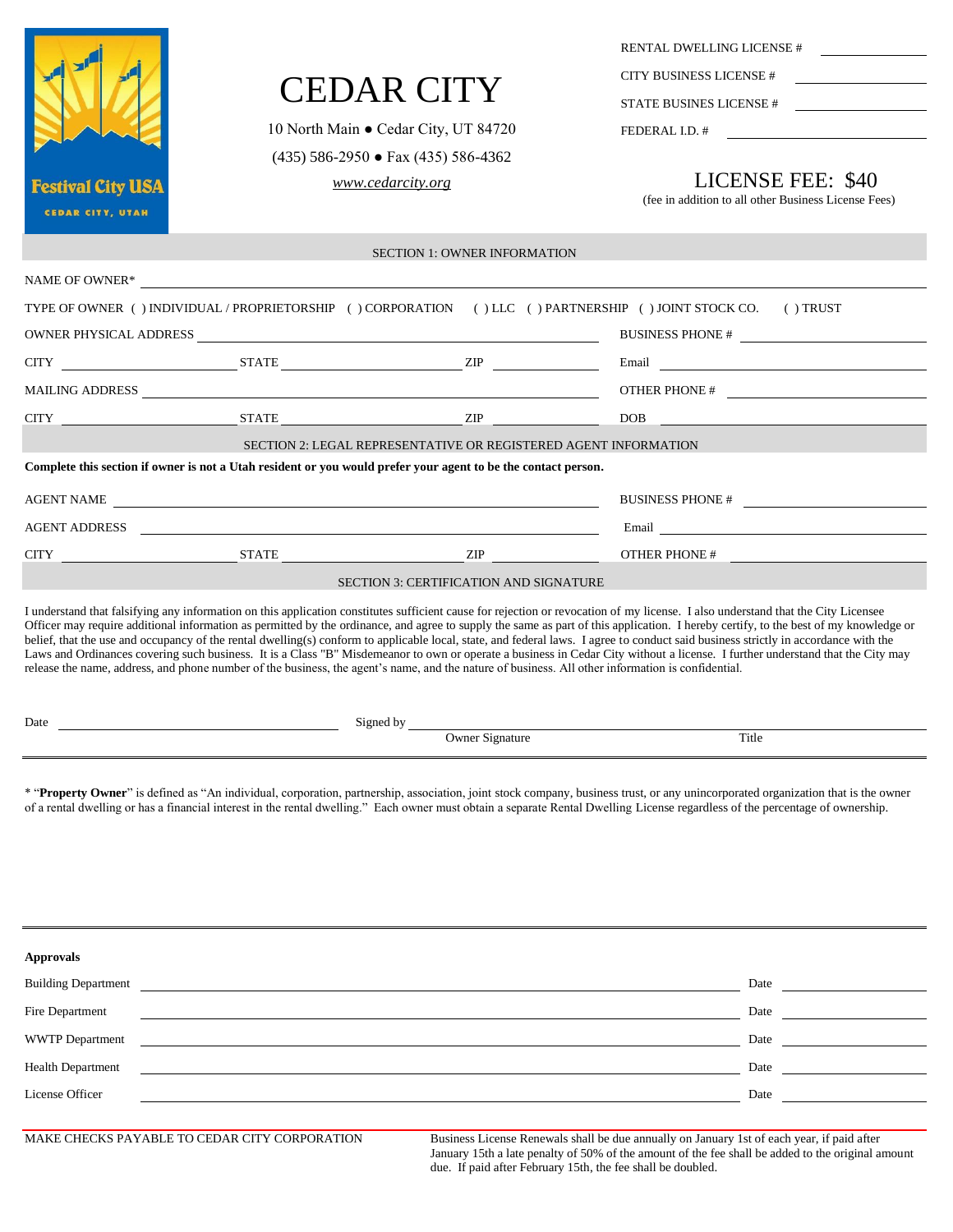

## CEDAR CITY

10 North Main ● Cedar City, UT 84720 (435) 586-2950 ● Fax (435) 586-4362

*[www.cedarcity.org](http://www.cedarcity.org/)*

PROPERTY INFORMATION FORM

## PROPERTY INFORMATION

**Local Agent/Manager Information** (a local agent/manager must reside within 30 miles of the rental dwelling)

| Property Name (if applicable)            |       |                      |                                                                      |                  |     |  |  |
|------------------------------------------|-------|----------------------|----------------------------------------------------------------------|------------------|-----|--|--|
| Manager Name<br><b>Manager Address</b>   |       |                      |                                                                      | Business Phone # |     |  |  |
|                                          |       |                      |                                                                      | Fax #            |     |  |  |
| City                                     | State | Other Phone #<br>Zip |                                                                      |                  |     |  |  |
|                                          |       |                      | LIABILITY INSURANCE INFORMATION                                      |                  |     |  |  |
| <b>Insurance Company</b>                 |       |                      |                                                                      | Policy #         |     |  |  |
| Address                                  |       | City                 |                                                                      | State            | Zip |  |  |
|                                          |       |                      | <b>COMPLEX INFORMATION</b>                                           |                  |     |  |  |
| Number of Buildings at Legal Address     |       |                      | <b>Rental Dwelling Type</b>                                          |                  |     |  |  |
| Occupancy Type:                          |       |                      | (O Condo O Duplex O Triplex O Fourplex O Internal Accessory Dwelling |                  |     |  |  |
| Singles (<br>) Family<br>$\partial$ Both |       |                      | $\vert$ () Single Family Dwelling () Apartment (5 or more units)     |                  |     |  |  |
|                                          |       |                      | INDIVIDUAL BUILDING INFORMATION                                      |                  |     |  |  |

| <b>Building Name</b><br>$\frac{H}{L}$ etter                                                                                        | Address | Total<br>Number<br>of Units | Number of<br><b>Bedrooms</b><br>per Unit | Number of<br>(9'x18')<br>Parking<br>Stalls per<br><b>Building</b> | Number of<br>Tenants with<br>a Vehicle per<br><b>Building</b> | Does the rental<br>comply with the<br>parking<br>requirements of<br>$26-V-2$<br>(Y/N) |  |  |
|------------------------------------------------------------------------------------------------------------------------------------|---------|-----------------------------|------------------------------------------|-------------------------------------------------------------------|---------------------------------------------------------------|---------------------------------------------------------------------------------------|--|--|
|                                                                                                                                    |         |                             |                                          |                                                                   |                                                               |                                                                                       |  |  |
|                                                                                                                                    |         |                             |                                          |                                                                   |                                                               |                                                                                       |  |  |
|                                                                                                                                    |         |                             |                                          |                                                                   |                                                               |                                                                                       |  |  |
|                                                                                                                                    |         |                             |                                          |                                                                   |                                                               |                                                                                       |  |  |
|                                                                                                                                    |         |                             |                                          |                                                                   |                                                               |                                                                                       |  |  |
|                                                                                                                                    |         |                             |                                          |                                                                   |                                                               |                                                                                       |  |  |
|                                                                                                                                    |         |                             |                                          |                                                                   |                                                               |                                                                                       |  |  |
|                                                                                                                                    |         |                             |                                          |                                                                   |                                                               |                                                                                       |  |  |
|                                                                                                                                    |         |                             |                                          |                                                                   |                                                               |                                                                                       |  |  |
|                                                                                                                                    |         |                             |                                          |                                                                   |                                                               |                                                                                       |  |  |
| If a complex has more than 10 buildings, please attach additional Property Information Forms (complete building information only). |         |                             |                                          |                                                                   |                                                               |                                                                                       |  |  |

Property Owner Notes or Explanations:

OFFICE USE ONLY

Building/Zoning Official Approval Date

Comments or Conditions Zone